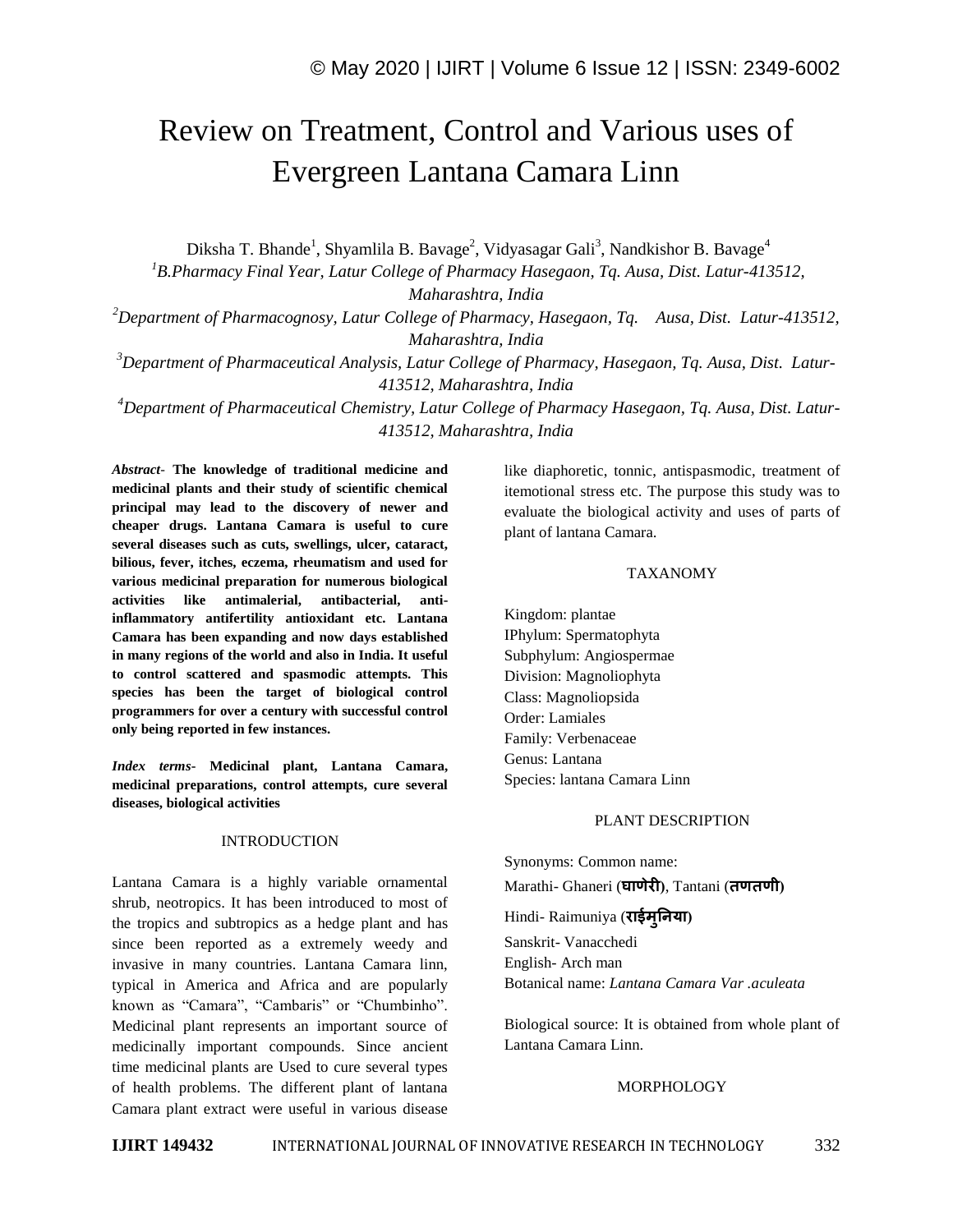Colour: Flowers are red, pink, orange, yellow, white in colour and it changes after maturatuon

Fruits are green to dark purple in colour.

Odour: Flowers are tutti frutti smell with peppery undertone.

Leaves are strong aromatic when crushed.

Taste: Leaves are aromatic with a minty taste.

Size: Small perinneal shrub and grow around 2m tall and dense thick.

Shape: Flowers are small tubular shape with four petals, leaves are broadly ovate

Part used: Whole plant (leaves, flower, seeds, stem, root.)



#### MICROSCOPY

Microscopy studies were carried out by preparing thin section of leaf. The thin section were collected in watch glass and bleached witch bleaching agent along with little boiling. The thin section further washed with water and section of Lantana Camara leaf blades stained with Blue Toluidine.

The figure A, B, C, and D of Lantana Camara are

- a. Transversal section of the leaf blade showing mesophyll dorsiventral.
- b. Paradermal section of the leaf showing the secretory idioblasta.
- c. General aspect of the medium vein of leaf.
- d. Detail of the vascular bundle showing xylum and phloem.





#### GEOGRAPHICAL SOURCE

Lantana Camara found along roadsides, in degraded lands, in riparin zones or watercourses and it is often cultivated indoors or in a conservatory, but can also thrive in a garden with sufficient shelter.

Lantana camara is native to central and south America widely neutralized in tropics and subtropics. And it is naturalised includes, Africa, Austrelia, India, South eastern Asia and many oceanic island with warm climates.

#### **DISCRIPTION**

Lantana camara is a small perennial evergreen shrub that can grow upto 2 meters tall and 2.5 meters wide. Leaves are simple, opposite, ovate acute, dentate and both side rough because leaves and stems are curved with rough hairs. Flowers are tubular shaped have four petals arranged in clusters in terminal areas stem and flower are come in different colour and it depends on location, inflorescence, age and maturity. Roots are very strong and it gives out new fresh shoots even after repeated cuttings. Fruits are fleshy and glossy in appearance and black, purplish- black or bluish- black when mature. Flowering and fruiting throughout the year with a peak during the first two months of the rainy season.

- Leaves: Perennial
- 1. Seed propagated
- 2. Shrub
- 3. Vine/ Climber
- 4.Woody

#### METHOD OF PREPARATION

1. The aerial parts of the plant (leaves, flowers, stem, root) were shade dried for five days. The plant material were finely ground and dried powder (25 gm) of each part were extracted sequentially using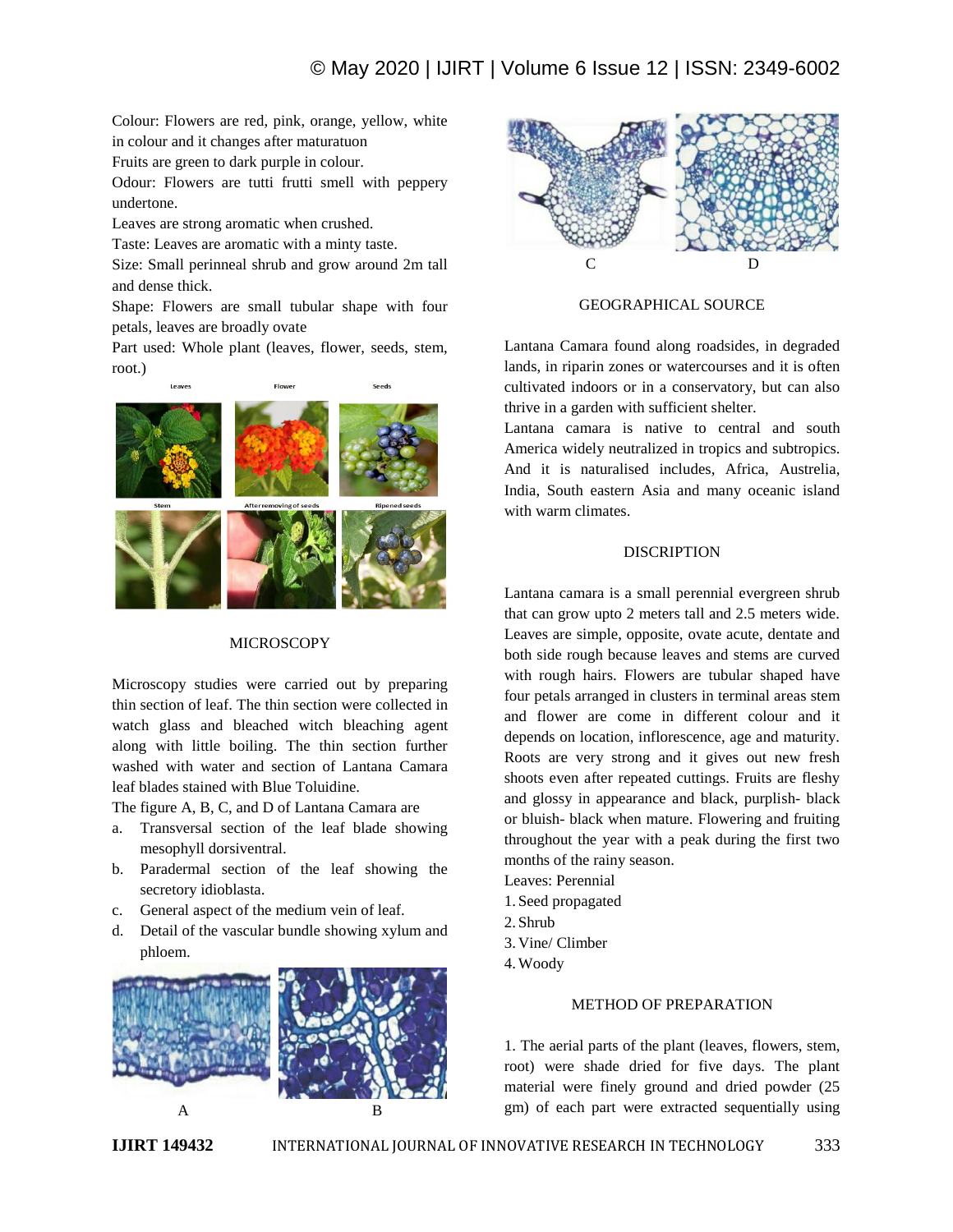soxhlet extractor with 250 ml of hexane, petroleum ether, chloroform and methanol separately in order to extract non polar abd polar compounds. The crude extracts were then filter paper and concentrated in vacuum at 40°c using a rotary evaporator. The concentrated extracts were subsequently dried aseptically at room temperature.

2. Simple method Collect the freash leaves of Lantana Camara T Wash it with distill water. ↓ Grind it in grinder and filter it. ↓ Now the juice is ready to use. 3. Take  $8-10$  leaves  $+1$  glass water  $\perp$ Boil until volume becomes half ↓

Filter the boiling materia ↓

And the filtrate is use and gives relief ( 1 cup / day ).

4. 2 – 3 freash leaves of Lantana camara are crushed on hand and smell it. This method is useful for cough and cold.

5. 50 gm roots of lantana camara + 50 gm hirda  $\mathbf{I}$ Grind it into small powder

J

T

1 tea spoon prepared powder + 1 glass hot water ↓

Mix it well by sturring

And this solution is useful to relief on piles It takes morning and night upto 1 glass

# CHEMICAL CONSTITUENTS

Major biochemical constituents of Lantana Camara were identified as triterpenes like lantadenes – A, B, C, D, alkaloids, flavonods, saponin, tannins, germacrent- A, B, D, valencene ( main compound) and gurjunene It also contain lantanin, lantanoside, linaroside, camarinic acid, essential oil.

- Properties and Biological activities of lantna camara:
- Lantana Camara is an important medicinal plant of source of drug in traditional system of medicine field. It has several therapeutic activities mainly as herbal medicine. Lantana Camara plant has been used to treat a wide variety of disorders. It was found to use in folk remedies for cancers and tumours.

Lantana leaves are taken and place on akin or put a handful of fresh leaves in mesh bag and dip in your water bath. And the leaves are made into a poultice to treat sores, chicken pox, measles, cuts, rheumatism, asthma, cold, high blood pressure, ulcer, and acts as a vermifuge. Decoctionwere applied externally for leprosy and scabies.

A tea prepared from the Lantana Camara leaves and flowers was taken against fever, influenza and stomach- ache. From the leaves, an alkaloid function which lowered blood pressure, acclerated deep respiration.

Crushed leaves of the lantana is effective in snakebite case. It is directly applies on the bitten area. Lantana Camara leaves are known to be antiphlogistic, antiderm atoses and have a cooling effect.

The powdered root in milk was given to children for stomach- ache. Root of Lantana Camara are known to be antifebrile, refrigerant and it is rich in olenolic acid. The decoction of dried roots are used for gonorrhea, cough, mumps, maleria and influenza.

Flowers are known to be hemostatic and the decoction of dried flowers is used for hemoptysis and pulmonary tuberculosis.

# 1. Wound healing activity:

Lantana Camara showes wound healing properties. The leaf extract of lantana has been showed antiseptic, anti- leprosy activity. The wound healing activity of L.Camara have two different solvent extract were prepared from the leaves of plant ethyl acetate and ethanol were used for the extraction of active ingredients. The ethanol extract of lantana Camara increased the rate of wound contraction.

Topical application of the extracts on the wound (enhance wound extraction), synthesis of collagen and decreased wound healing time.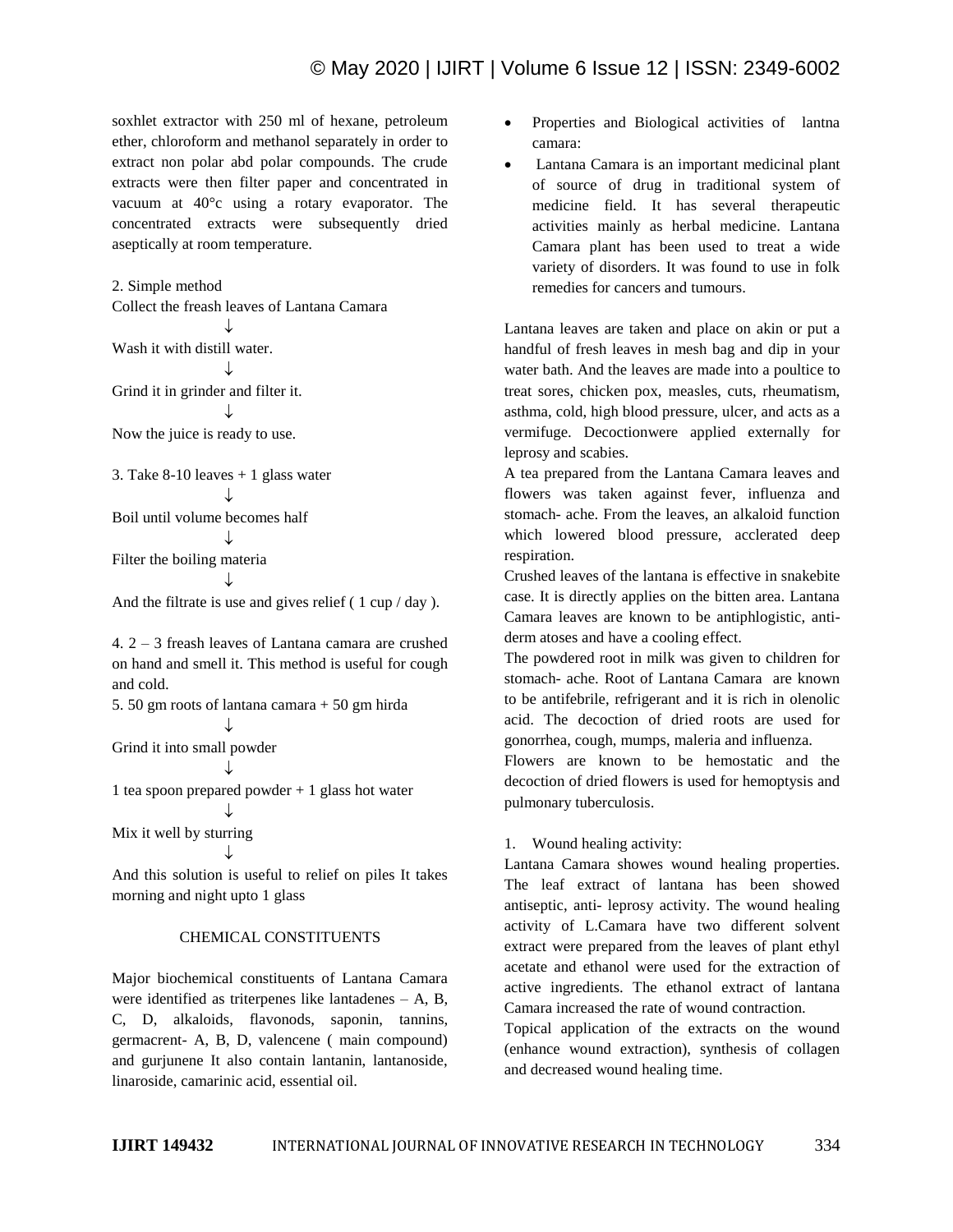Some leaves are taken in a morter and pestal prepared a paste and aappky on cuts skin or it acts as a wound healing activities.

2. Larvicidal activity/ Mosquito controlling activity:

Lantana Camara gives the natural product of plant origin with insecticidal properties for control of insect vector. Various product synthesized, which results in resistance development by the mosquito. Large number of compound and medicinal plant essential oils exhibiting larvicidal activity. The ethanolic and methanolic extract of Lantana Camara leaves and flowers showed a good mosquito larvicidal activities against mosquito species. Due to it's property it is known as "mosquito repellent plant".

From the leaves of Lantana juice are prepared by using above given method. The prepared juice are throw in sewerage, gutters, water and the juice is useful for killing the larvae of maleria like dangerous diseases.

## 3. Antimicrobial activity:

The antimicrobial activity of the petroleum ether, methanolic, and water extract of Lantana Camara was investigated against Bacillus Subtilis, Escherchia Coli and Candida Albicans. Methanolic extract of leaves and roots shows the potent antibacterial and antifungal activity by microdilution method.The extract of root, stem, leaf, flower and seeds of Lantana Camara are the source of antibiotics based on natural products. Lantana Camara have a broad antimicrobial spectrum and be a novel source of antimicrobial drugs.

## 4. Antifungal activity:

Antifungal activity of Lantana Camara was screened against Alternaria sp. Which causes different plant diseases especially in vegetable plants.

Antifungal activity of ethanol and hot water extract of Lantana Camara was screened against wood destroying white and brown rot fungi. Solvent extract of Lantana Camara possess antifungal activity against pathogenic Coiletotrichum Falcatum and can be exploited as natural fungi.

5. Antiparasitic activity:

Lantaailic acid, camaric acid and olenolic acid isolted from the methanolic extract of the aerial parts of Lantana Camara possessing a nematicidal activity. The extract of stem portion of Lantana Camara possessed a antifilrial activity.

### 6. Anticancer activity:

The anticancer effect of Lantana Camara root and leaf extracts were studied against jurkat l. leukemia cell line by MTT assay. The extract possessed statistically similar antineoplastic property. The yellow flowers were dried and extracted by different solvents with increasing polarity.

## 7. Cardiovascular activity:

The cardiovascular activity of the ethanolic extract of Lantana Camara leaves was evaluated in different experimental models. The ethanolic extract of Lantana Camara leaves produced negative inotropics and negative chronotropic effect. Ethanolic extract of Lantana Camara leaves reduces work load of heart, maintain inotinic levels by negative chronotropic effect relaxes the smooth muscles.

#### 8. Antithrombine activity:

Methanolic extracts prepared from the leaves of Lantana Camara have been found to inhibit human thrombin.

## 9. Antiulcerogenic activity:

Lantana Camara a widely growing shrub has been used in the traditional medicine for treating many ailments, including gastrointestinal disorders, ulcers and internal sores.

Antiulcerogenic activity of the methanol extract of leaves of Lantana Camara was reported on aspirin, ethanol and cold resistant stress induced gastric lesions in rats. The extract resulted in dose dependant antiulcerogenic activity in all models.The methanolic extract of Lantaba Camara leaves shown healing of gastric ulcers and also prevent of development of duodenal ulcers.

## 10. Antifilarial activity:

Antifilarial activity of crude extract of Lantana Camara stem was reported. The extract and its chloroform fraction resulted in the death of adult Brugia Malayi and sterlised mostof the surviving female worms in the rodent model.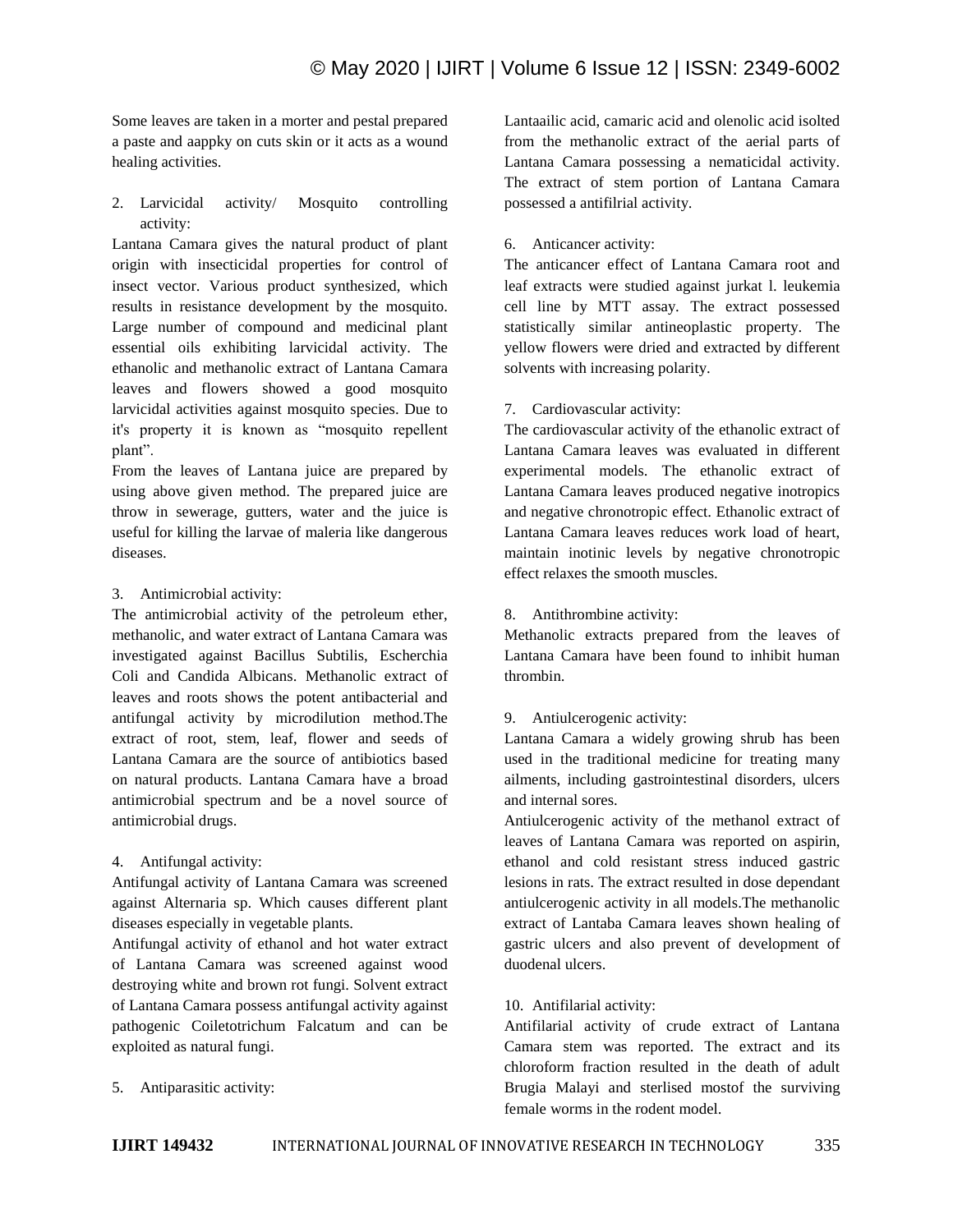## 11. Antiinflammatory activity:

Aqueous extract of Lantana Camara shows antiinflammatories activities in albino rats.

# 12. Antifertility activity (Embryo toxicity):

Effect of hydroalcoholic extract of Lantana Camara leaves was studied on fertility, the extract interfered in the frequency of fetal skeleton anomalies from dams treated with the extract and induced embryotoxicity. As indicated by post implantation loss, without any signs of maternal toxicity.

# 13. Antiurolithiatic activity:

Extract treatment significantly reduced the deposition of calcium, oxalet and also reduced urinary excretion of calcium oxalet and creatinin.

# 14. Antioxidant activity:

Antioxidant activity of the leaves of Lantana Camara was reported by reducing power activity. Leaves extracts exhibited high antioxidant effect, however younger leaves exhibited strong antioxidant activity than the older or matured leaves.

Strong antioxidant activities used as a potential source of natural antioxidant against free radical associated diseases.

In agricultural areas or secondary forest it can become the dominant understorey shrub, crowding out other native species and reducing biodiversity. The formation of dense thickets of Lantana Camara can significantly slow down the regeneration of forests by preventing the growth of new trees.

# 1. Herbicide control:

There are many herbicides registered for Lantana control and have many application techniques. Spraying the entire plant usually kills plant that are less than 2m high.

2. Mechanical and physical control:

It is suitable for small infestations. Lantana can be removed mechanically and physically in several ways including stickraking, bulldozing, ploughing and grubbing. These techniques are mainly suited to medium – sized infestation.

# 3. Fire :

Fire is often used prior to mechanical or herbicide control to improve their effectiveness or as a follow – up to such methods. It can also provide some control when used on it's own under the right conditions.

# 4. Biological control:

The biological control agents vary in their effectiveness against the many different types of Lantana for example, Lantana can drop it's leaves when stressed, depriving some agents of their food.

- Camara is one of the most important use to give protection for the garden from any attackers. Because it is dense and thickest, and animals does not eat Lantana so it is useful as like a compound wall.
- Dried Lantana leaves that have been burned in a glass jar is also known to be natural mosquito repellent. The crushed leaves is used as a furniture polish.
- Lantana Camara use as an inhalant for respiratory problems.

Pound Lantana leaves

↓ Boil in water for 5 minute by using a tight fitting lid. T

Uncover and inhale the steam directly from the pot or pour into the container with a narrow mouth.

 $\downarrow$ 

Inhale the steam

# OTHER USE

## Bio Fuel:

Lantana Camara twigs and stems serve as useful for cooking and heating in many regions of India. It's use for fuel, ethanol production is recommended in various research findings.

# Kraft Pulping:

Lantana Camara as a potential source of raw material for paper making. Thus it is important to develop a management framework keeping in purview benefits and limitations of various contril technique for sustainable management of Lantana Camara.

- Lantana fruits are delicacy for many birds, it is thus useful as a honey plant and used for butterfly gardening.
- The roots of Lantana contain a substance that may possibly be used for rubber manufacturer.
- Decoction of bark is used as treatment for fever.

General overview uses of Lantana Camara: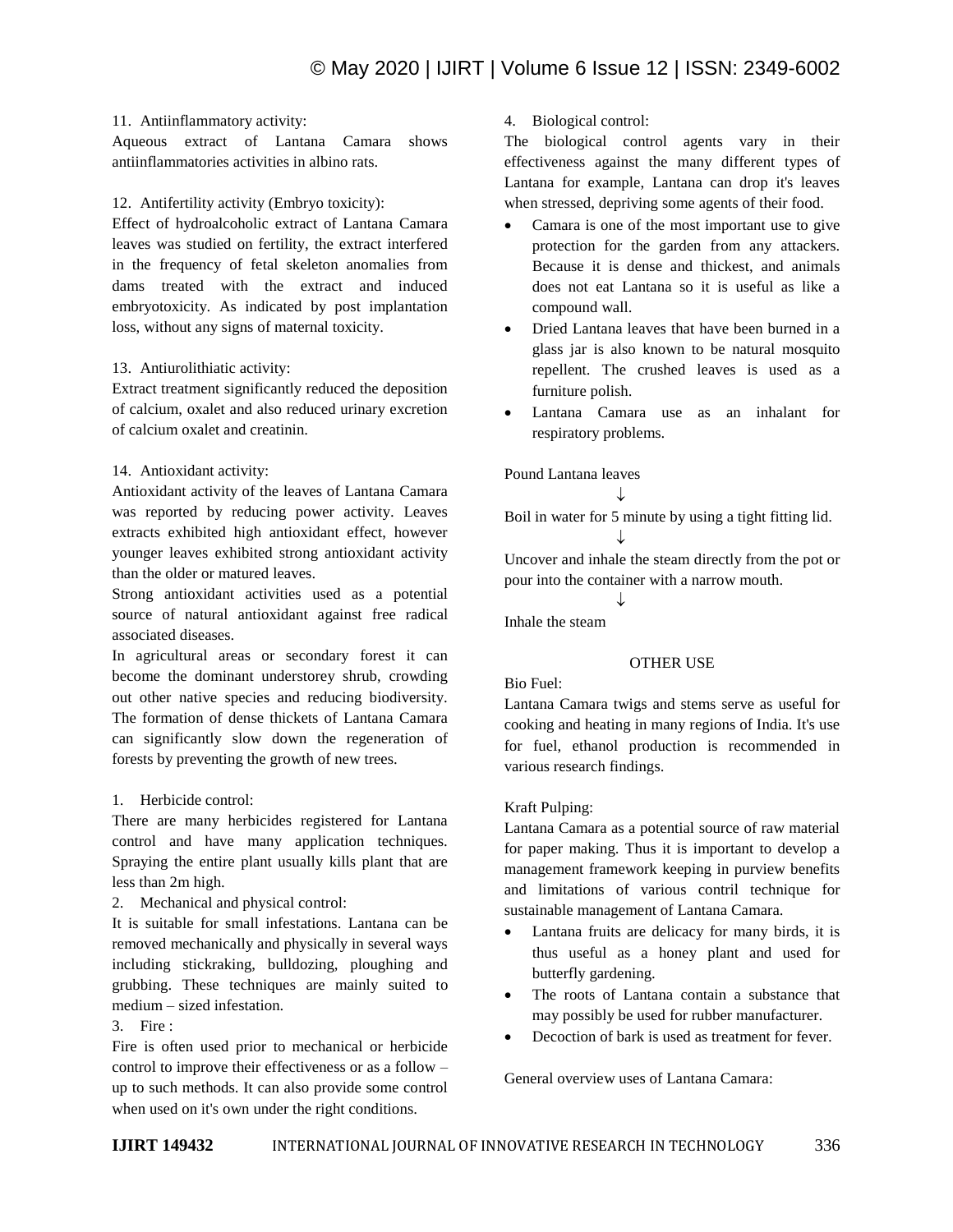- Lantana Camara leaves can be used for relief from headache, toothache and pains due to insect bites.
- The leaves of Lantana are applied on the snakebite areas to get instant relief. This is mostly practiced by the tribal people worldwide.
- Lantana leaves tea gives relief from fever, flu, colds, cough and indigestion.
- Fresh leaves of Lantana give relief from joint pain, wounds, sprains and similar muscle and bones related problems.
- The decoction of the dried roots of the Lantana Camara is used to cure malaria, cough, influenza, mumps and gonorrhea.
- Decoction of dried flowers is used for curing pulmonary tuberculosis and hemoptysis.
- Lantana leaves are used commonly for generating a cooling effect to the body and the skin.

#### TOXICOLOGY

Camara is one among the most toxic plant. Lantana Camara has been reported to make animals ill after ingestion. It's foliage contains the toxic pentacyclic triterpenoids called lantadenes. This lantadene cause hepatotoxicity and photosensitivity in grazing animals such as sheep, goats and horses. Heavy outbreaks of Lantana poisoning can occur mostly during drough. However, the toxicity occurs only on the consumption of high amount of plant material. The prominent clinical signs of poisoning include photosensitization and jaundice and loss of appetite in poisoned animals occurs in 24 hours. However other studies have found evidence which suggests that ingestion of Lantana Camara fruit poses no risk to humans and are in fact edible when ripe.

#### **CONCLUSION**

Lantana Camara is a evergreen weed found throughout India. It is native to central and South America widely neutralized in tropics and subtropics. Medicinal properties of Lantana Cmara represents it is as a valuable plant and establishing it is a candidate for the future drug development. It's industrial use in medicine, cosmetics and insect repellants has a vast potential.

This plant of each and every part having nobel pharmacological activities and it is an amazing herbal plant that can be used to treat various diseases.

#### REFERENCE

- [1] Barreto FS et al. Antibacterial activity of Lantana camara Linn and Lantana montevidensis Brig extracts from Cariri-Ceará, Brazil. Journal of Young Pharmacists. 2 (1); 2010: 42-44.
- [2] Badakhshan MP et al. A comparative study: antimicrobial activity of methanol extracts of Lantana camara various parts. Pharmacognosy Research. 1 (6); 2009: 348-351.
- [3] Sharma, O.P. (1981). "A Review of the Toxicity of Lantana camara (Linn) in Animals". Clinical Toxicology.
- [4] MOHAN RAM, H.Y. (1984). "Flower Colour Changes in Lantana camara". Journal of Experimental Botany.
- [5] Sanders, R.W. (2012). "Taxonomy of Lantana sect Lantana (Verbenaceae)". Journal of the Botanical Research Institute of Texas.
- [6] Berry, Z C; Wevill, K; Curran, T J (2011). "The invasive weed Lantana camara increases fire risk in dry rainforest by altering fuel beds". Weed Research.
- [7] Ahmed. R (2007). "Allelopathic effects of Lantana camara on germination and growth behavior of some agricultural crops in Bangladesh". Journal of Forestry Research.
- [8] Sathish, R.; et al. (March 2011). "Antiulcerogenic activity of Lantana camara leaves on gastric and duodenal ulcers in experimental rats". J Ethnopharmacol.
- [9] Chavan and Nikam (1982). "Investigation of Lantana camara Linn (Verbenaceae) leaves for larvicidal activity".
- [10]Carstairs, S. D. et al. (December 2010). "Ingestion of Lantana camara is not associated with significant effects in children". Pediatrics.
- [11]Khare CP. Indian Medicinal Plants An Illustrated Dictionary Berlin, Springer, 2007.
- [12]Kirtikar KR, Basu BD. Indian medicinal plants. New Delhi, India 2006.
- [13]Ganjewala D, Sam S and Khan KH. Biochemical compositions and antibacterial activities of Lantana camara plants with yellow,